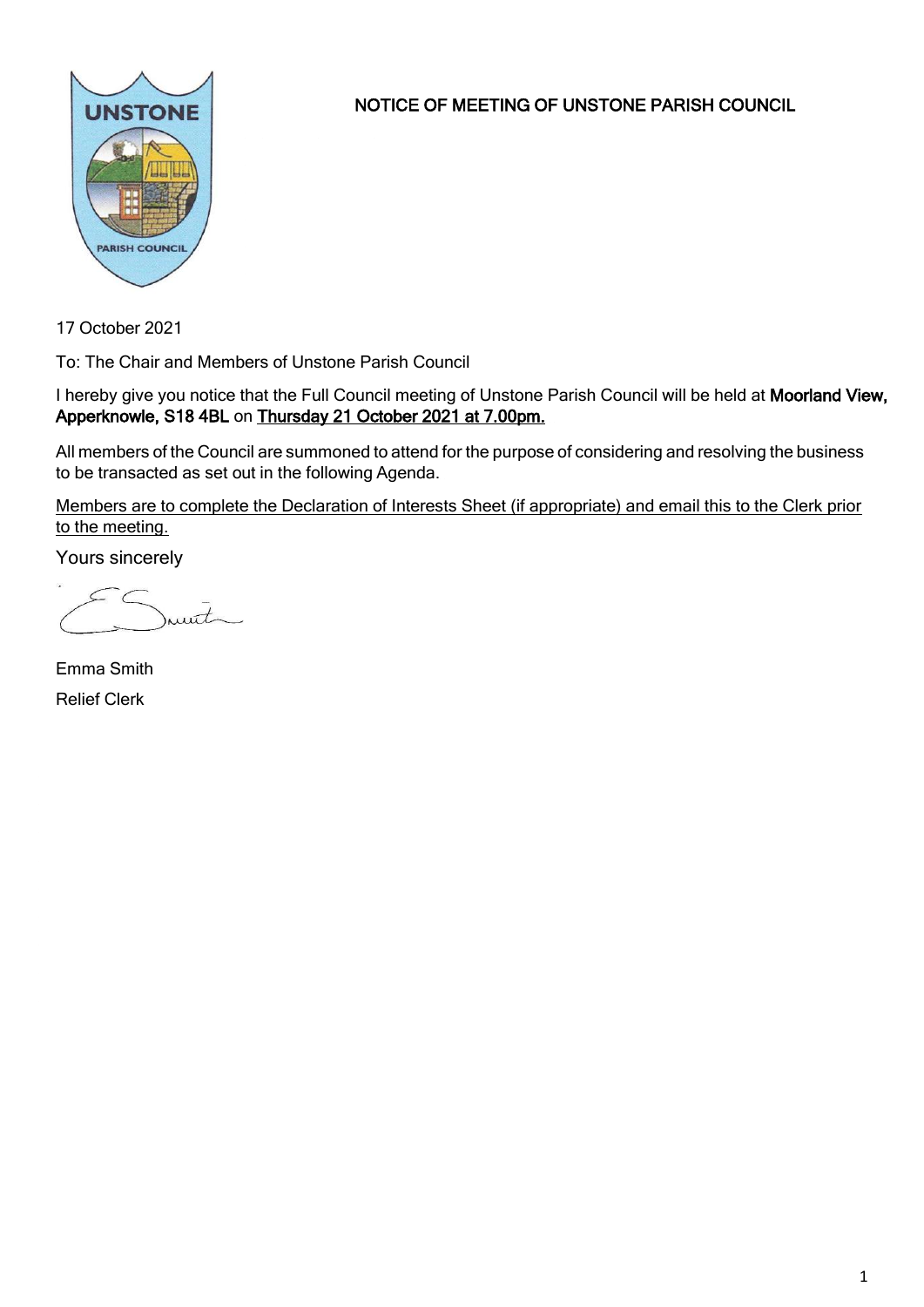### 1. To receive apologies for absence.

### 2. Variation of Order of Business.

### 3. Declaration of Members Interests and Requests for Dispensation

Members are requested to declare the existence and nature of any disclosable pecuniary interest and/or other interest, not already on their register of interests, in any item on the agenda and withdraw from the meeting at the appropriate time, or to request a dispensation. Please note that appropriate forms should be completed prior to commencement of the meeting.

4. Confidential Item - To determine which items, if any, on the Agenda should be taken with the public excluded. If the Council decides to exclude the public it will be necessary to pass a resolution in the following terms:-

"That in view of the confidential nature of the business about to be transacted, to consider a resolution to exclude the Press and Public from the meeting in accordance with the Public Bodies (Admission to Meetings) Act 1960, s1, in order to discuss the item."

#### 5. To confirm the minutes of the Council Meeting held on 16 September 2021

#### 6. **Reports**

- (a) If the Police Liaison Officer is in attendance they will be given the opportunity to raise any relevant matter
- (b) If a County Council or District Council Member is in attendance they will be given the opportunity to raise any relevant matter.

#### 7. Chair's Announcements

#### 8. To note/discuss Clerks report/correspondence received

- (a) Police and Crime Commissioner Grant
- (b) Severn Trent Water Road Works commencing from 11 October 2021 on Crow Lane, Unstone
- (c) Road Closure Notice Town End Apperknowle 12 November 2021 for Openreach
- (d) NEDDC Leader Parish Update 24 September 2021 Video Format
- (e) NEDDC Taxi Licencing Policy Consultation
- (f) Arboricultural Report (Tree) 15 September 2021
- (g) Unstone Dronfield Cycle Path
- (h) NEDDC Chairs Charity Appeal Ashgate Hospicecare
- (i) Waste bin for Whittington Lane Play Area

#### 9. To note DALC and other items circulated for information

- (a) DALC Circular amended for October 2021
- (b) DALC AGM 19 October 2021 and Annual Report for 2020/21

# 10. Items raised by Councillors

- (a) To approve Dronfield Cemetery Report for NEDDC
- (b) To discuss Remembrance Day plans

# 11. Caretakers report

- (a) To note caretakers report circulated to all Councillors
- (b) To discuss Unstone Parish Council vehicle lease ends 28/11/2021

# 12. Responsible Financial Officer report

- (a) To approve the payment list for October 2021
- (b) To approve the bank reconciliations up to 30 September 2021
- (c) To note the CCTV installation at Whittington Lane park
- (d) To approve van insurance renewal quote from 29 November 2021 £415.41
- (e) To approve budget/precept for 2022/23

# 13. Planning Application

(a) NED 21/01136/AMEND – Non material amendment to planning application 19/01042/FLH to reduce size and shape of approved single-storey extension (Resubmission of 21/00947/AMEND) at 32 High